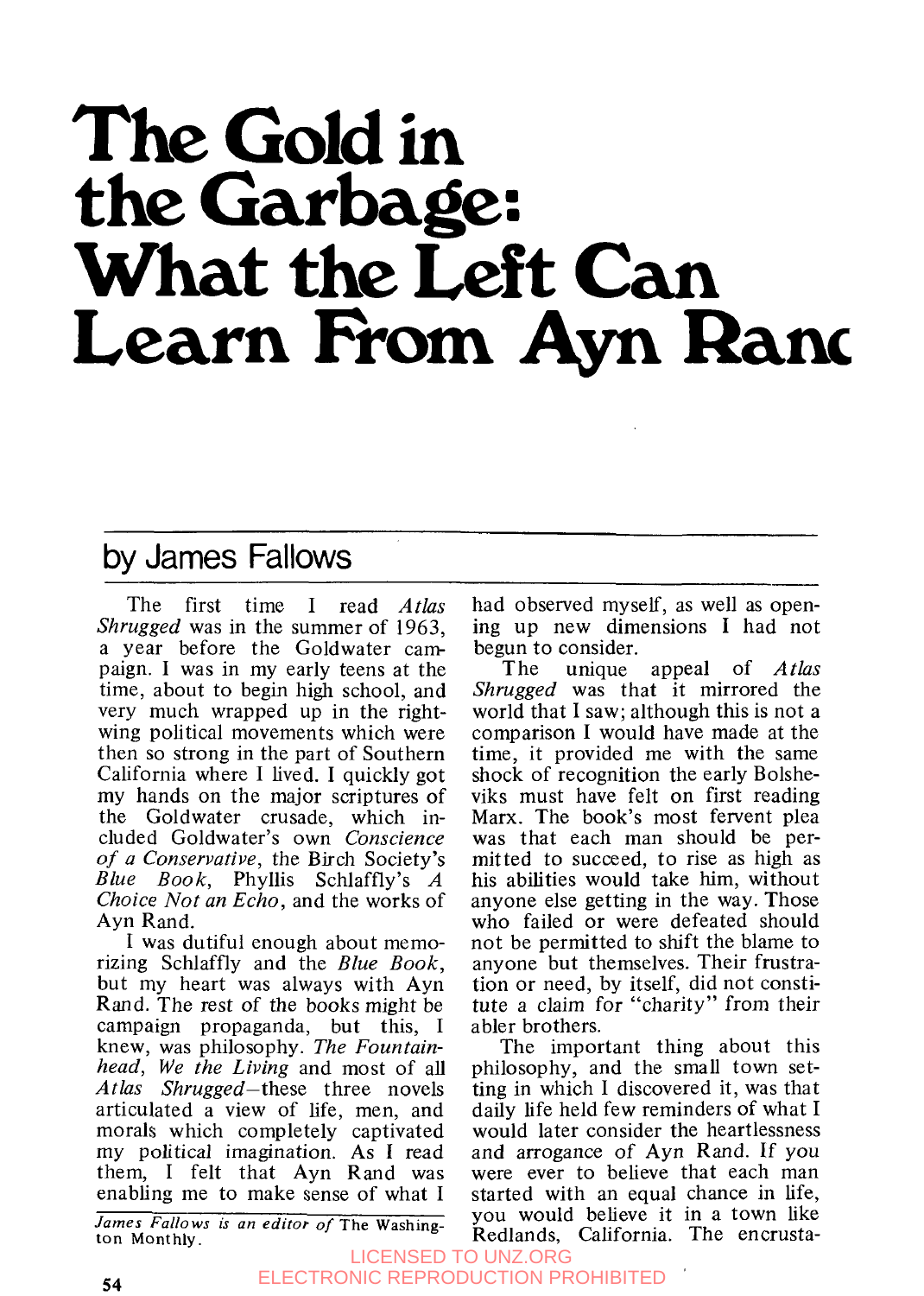

tions of social class, educational background, and family name which weighed so heavily in the East seemed largely to be shed when one moved to California, the land without a past. Everyone had an equal chance at the brass ring. One succeeded or failed according to one's energy and wit-or so it seemed to me. To those raw perceptions Ayn Rand added a sense of galvanizing, fighting urgency. Someone out there was trying to deny me, my parents, my friends the fruits of our efforts; it was our duty to stand up and fight back.

In my own way, I attempted to do so, giving my all for Goldwater, toying with the Birch Society, even taking the podium at a high school debate to defend California's Proposition 14, the one denounced throughout the nation as the anti-fair-housing law. **I**  developed to a fine degree the ability, often mislabeled "right-wing paranoia," to take offense at the most minute incursion on my rights. I recall with special clarity the Saturday morning in the fall of 1965 when my father was driving me to school so **I**  could take a scholarship test. While sitting in the car I went on and on

complaining how unfair it was that this was the only scholarship I could try for. Since most of the other scholarships were awarded not on merit but on need, our family's comfortable income froze us out of the competition. Bitterly, bitterly **I** denounced the injustice of a world that denied me my fair chance, which would deliberately give scholarships to people *less qualified than me,* simply because my parents had been successful. My father, never given to airy speculation, grunted tolerantly about how he would be happy to pay my way, which seemed to me an infuriating evasion of the issue.

Not long afterward it all changed. The following year I was heading east to college, bearing with me the earnest warning of one of my most respected advisers that I not let myself "go pink." In a manner too cliched and familiar to bear much explanation, I soon did just that. What subsequent experiences hammered home was a little point Ayn Rand seemed to have missed-that not everyone does start with an equal chance, and, given that imperfection, that one could rarely err by being charitable. The few times I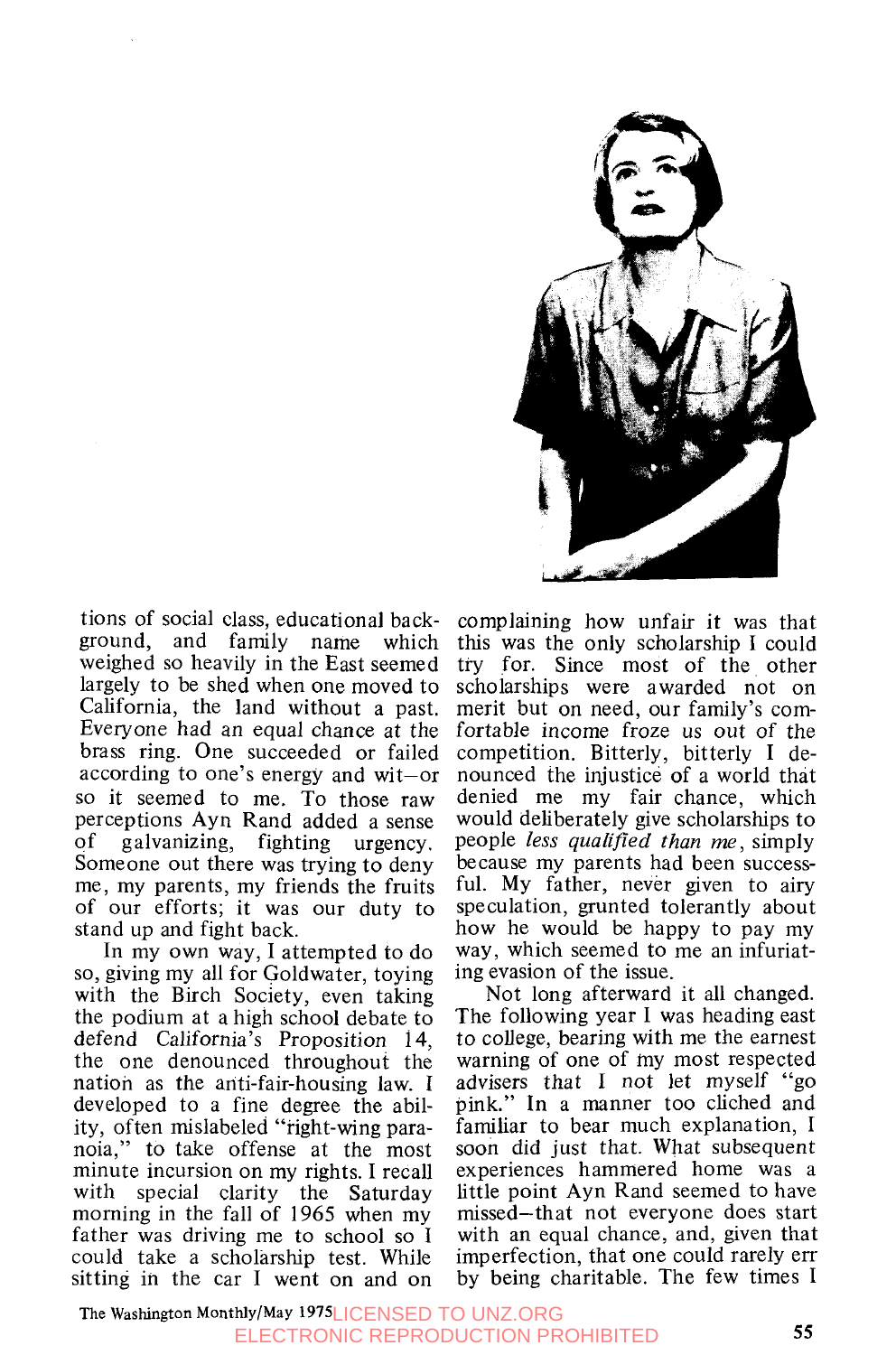

thought of Ayn Rand or the old Goldwater days, I wrote them off to the excesses of youth.

Recently, however, I took another look at *Atlas Shrugged,* mainly because I remembered what the book was about. The plot concerns a world in which the railroads don't work, the mail isn't delivered, and the economy, as a whole, is going straight to hell. This sounded like Contemporary Relevance to me. Could there be a neglected truth in the old potboiler? **A**  grain of wisdom in those 1200 pages? Even though, for the first time in years, **1** underwent the indignity of concealing a book's cover while reading it in public, I decided to find out. **I** found far more value than I ever expected.

First, for the benefit of those whose own childhoods denied them the opportunity for close study of Ayn Rand, some plot summary may be in order. *Atlas Shrugged* is less a novel, in the quality-lit sense of the term, than a parable-specifically, of the struggle between the energetic, economically-productive members of society and a parasitic class known as the "looters." These looters, rough caricatures of the bleeding-heart liberals, have taken control of the society Ayn Rand depicts, and, bit by bit, they are squeezing the life out of it. They are killing their country because, in their humanitarian nobleminded, public-spirited contempt for the businessman, they have forgotten how much they rely on that despised character. With each new restrictive regulation, all designed to enhance equality and "justice," they make it harder for the few remaining entrepreneurs to run the railroads, smelt the steel, and pump the oil the nation demands. For mysterious reasons, many of these same industrialists respond to the harrassment by simply disappearing. Soon only two remain: Dagny Taggart, the she-man, superwoman power behind Taggart Transcontinental Railroads, and Henry Rearden, her lover, owner of Rearden Mills and inventor of the fabulous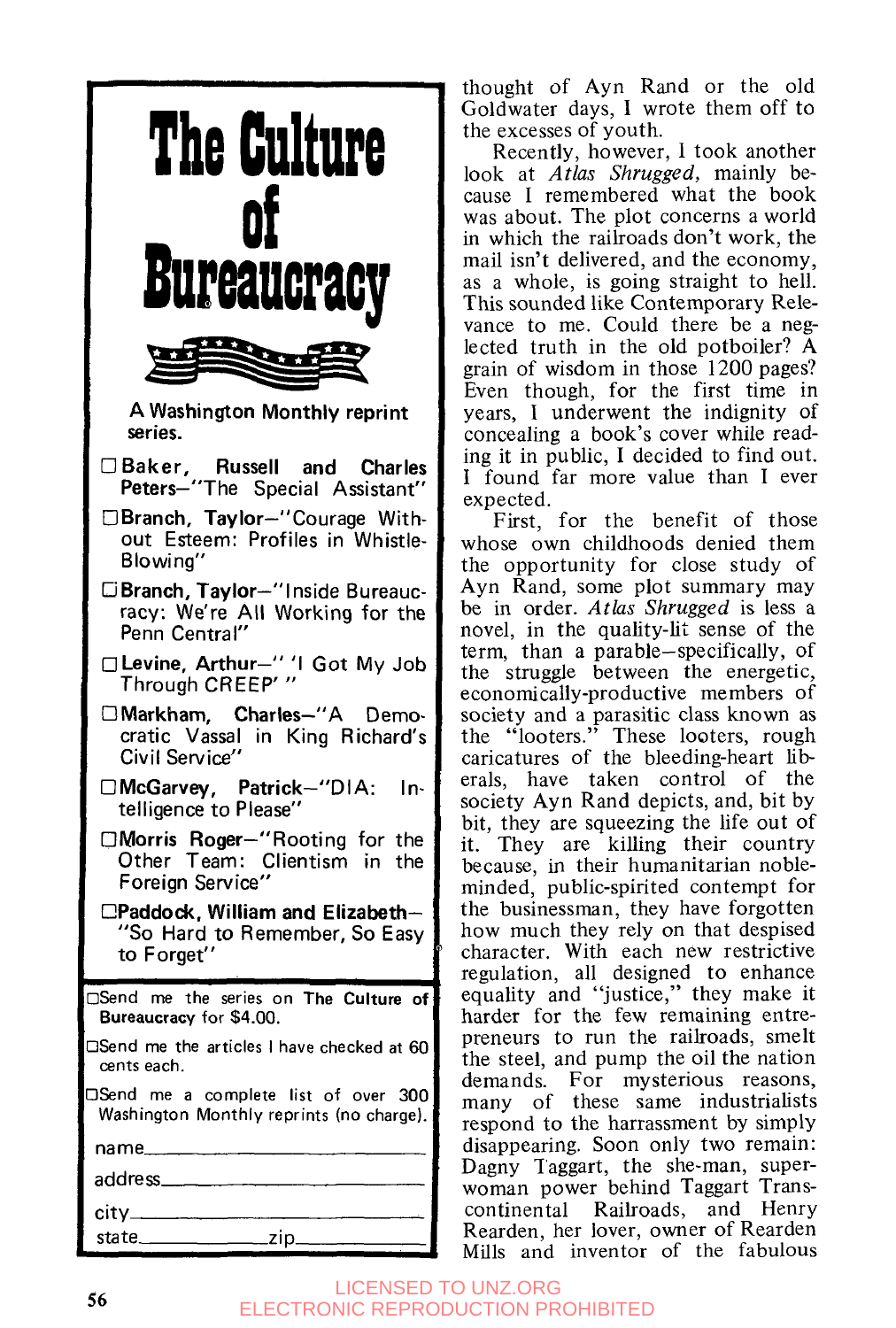Rearden Metal, a lighter, stronger substitute for steel.

As these two struggle under the mounting difficulties imposed by the looters, we learn that they are struggling against other forces as well. The other productive geniuses who have vanished from the earth have done so for a reason surprisingly similar to that of the radicals during the 1960s; they want not reform but revolution. Rather than permitting the looters to continue feeding off the energies of those they denounce as profiteers, they decide to withdraw their talent, and let the looters starve. Under the direction of the greatest genius of them all, the' clean-featured, goldenhaired, bright-eyed John Galt, they create a utopia of ability out in Colorado, while the rest of the world regresses to the Dark Ages. Most of the book concerns the process by which the two holdouts, Taggart and Rearden, are finally convinced to abandon the looters and adopt the view of themselves as "Prometheus who changed his mind. After centuries of being torn by vultures in payment for having brought to men the fire of the gods, he broke his chains and he withdrew his fire-until the day when men withdraw their vultures."

#### **Whinning Ro tters**

The appeal of the book is obviously not in its literary quality, which is a heavy-handed, low-grade cross between Bunyan and Nietzsche. Nor is the book's main message especially palatable or persuasive.

That main message, of course, is the case for libertarianism, for the minimal state. The libertarian agreesin fact, requires-that men should have equality of opportunity, but he reserves his most bitter denunciation for state efforts to ensure equality of result. In all the self-important, episte-<br>mological rigamarole Ayn Rand mological rigamarole Ayn Rand devotes to proving this case, I found no convincing response to the objection which had first made me deviate from her flock. In the world as we LICENSED TO UNZ.ORG

know it, men do not have equal opportunities, nor any plausible chance of being rewarded in proportion to their merit. A deviation of that order, from the world of the logical model to society as it actually is, weakens the theory hopelessly.

I should add at this point that it is not fair to hang the libertarians' whole case on Ayn Rand, for on this issue especially she presents an abnormally weak face. Far from demonstrating sympathy for the inequalities of the real world, she gives herself over to a tone of contemptuous, vindictive hatred of those who have failed. It is hard to select single illustrations of a current that runs through nearly every page of the book, but the following passage should give some small idea. In it, Rearden is being asked about one of his fabulous inventions:

"Did you want to see it used by whining rotters who never rouse themselves to any effort, who do not possess the ability of a filing clerk, but demand the income of a company president, who drift from failure to failure and expect you to pay their bills, who hold their wishing as an equivalent of your work and their need as a higher claim to regard than your effort, who demand that it be the aim of your life to serve them, who demand that your strength be the voiceless, rightless, unpaid, unrewarded slave of their impotence...?"

The libertarian case can be made without these vicious overtones, as Robert Nozick has done in his monumental new book, *Anarchy, State, Utopia.* In a surprisingly lucid style, Nozick argues that any "patterned" distribution of resources-that is, any forced deviation from the distribution that free capitalist exchanges would create-is an indefensible infringement on individual rights. Therefore, he concludes after a case too complex to summarize, the only legitimate functions of the state are to protect its citizens against force, fraud, and the like. While this is the most eloquent defense of the libertarian position to<br>UNZORG

**The Washington Monthly/May 1975**  ELECTRONIC REPRODUCTION PROHIBITED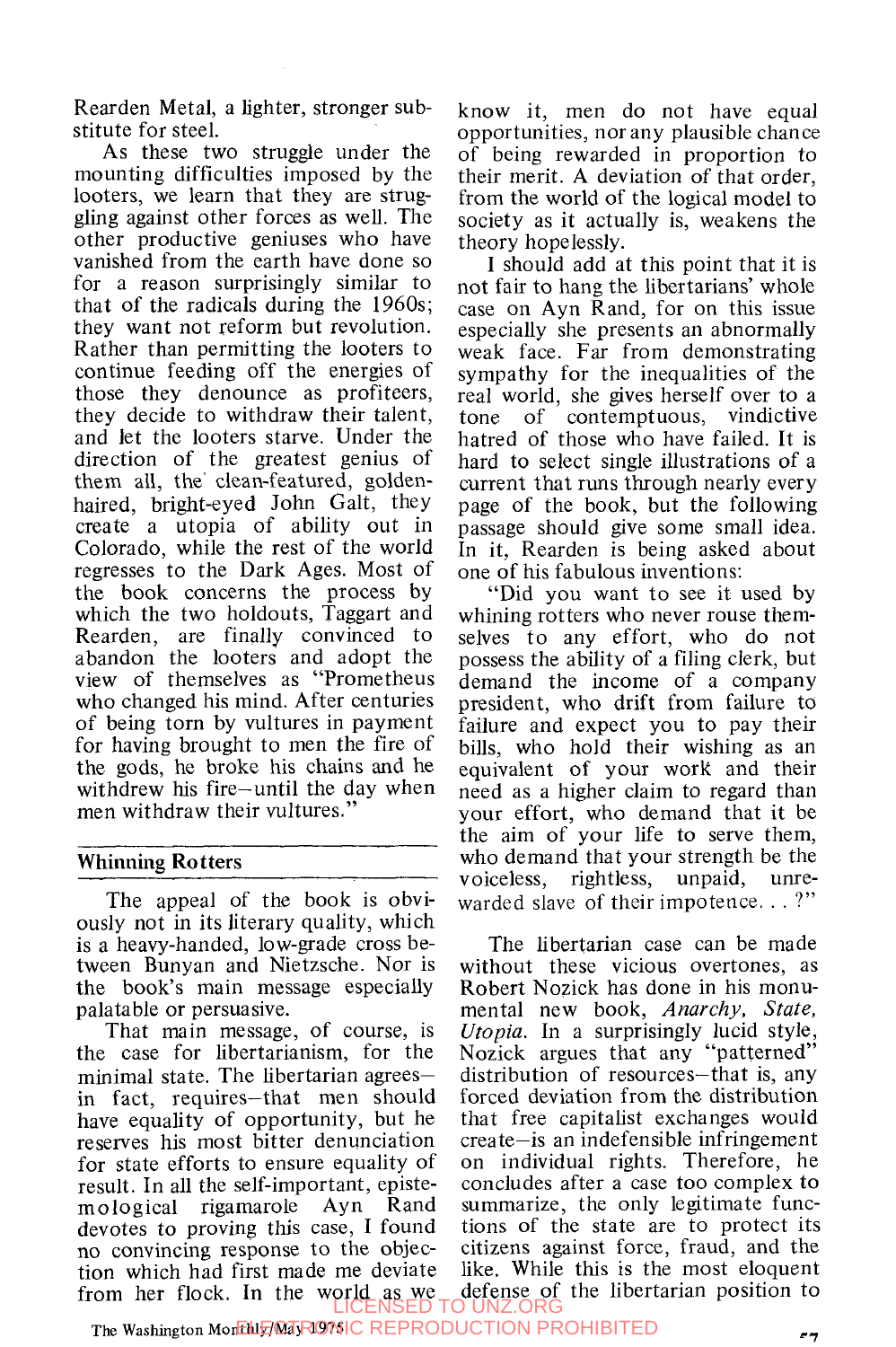appear in some time, it, too, fails to meet the basic objection of unequal opportunities. Nozick himself has conceded that, until he can find a way to accommodate historical injustice in his theory, redistributive measuresthe very thing the libertarian most fiercely opposes-may be legitimate

state functions.<br>If the pu pure libertarian credo is finally unpersuasive, what is there provocative in *Atlas Shrugged?* For me, it was an element I had not noticed at all in my earlier incarnation-Ayn Rand's demonstration of one of the most serious omissions in liberal political philosophy. That is the liberals' vacuum of ideas about basic economic competence and productivity. Ayn Rand does not make this point directly. Rather, in building both sides of her case, in celebrating her heroes and denouncing the villains, she tends to lump together two non-identical qualities. One is the libertarian political theory; the other, economic performance and skill. In *Atlas Shrugged* the two appear to be virtually inseparable: the libertarian advocates are nearly all inventors and businessmen, while her looters could not run a factory to save themselves. By combining these two elements, she serves one rhetorical end: not only can she argue, as does Nozick, that violating libertarian principles is "unjust," but she can go on to warn that it will cause an utter economic collapse. But by insisting on this conjunction she tempts readers who are not persuaded by her philosophy and who are repelled by her heartlessness to ignore her valid complaint about the left's conspicuous failure to deal with the techniques of business and economic production.

I have two examples of what I mean by "conspicuous failure." For most liberals "economics" has meant, during the last three decades at least, a question of distribution rather than production. To be sure, distribution of the world's goods, both in this country and abroad, remains a major injustice. But recent signs have indi-

cated that production-simple, unglamorous industrial production-may soon become one of our major priorities. Some industrial economists have predicted that the next shortage this country will confront will be more profound than even the energy shortage-that is a capital shortage, on the order of one trillion dollars over the next ten years. While the term "capital" has come to connote rich, powerful men exploiting the poor and the weak, technically it means nothing more than the resources available for production. A capital shortage, in this sense, does not simply mean lean times for the men on Wall Street, but affects our ability to do everything from supporting museums to providing education to satisfying the simple material desires. Dealing with it will require something more than the traditional liberal attacks on big business and the military. But mention the capital problem in the steel industry<br>or ways of providing long-term or ways of providing long-term finance for our exporters, and you've put your liberal friends to sleep.

A second illustration is the disdain, so accurately parodied by Ayn Rand, that the pu blic-service, humanitarianliberal crowd feels for the good side of the business ethic. Time and again my heart went out to one of Ayn Rand's titans when, after working an **1** %hour day trying to fend off one catastrophe after another, he would run into a smug liberal fresh from reading *Babbitt.* After Henry Rearden has been through one of the more heroic days of his business career, he is greeted by his wife: " 'Why, darling,' she said in a bright tone of amusement, 'isn't it too early to come home? Wasn't there some slag to sweep...?" Another time, when attending a party with her bleedingheart friends, he thinks:

" 'You don't care for anything but business.' He had heard it all his life, pronounced as a verdict of damnation. He had always known that business was regarded as some sort of secret, shameful cult, which one did not impose on innocent laymen. . . that to LICENSED TO UNZ.ORG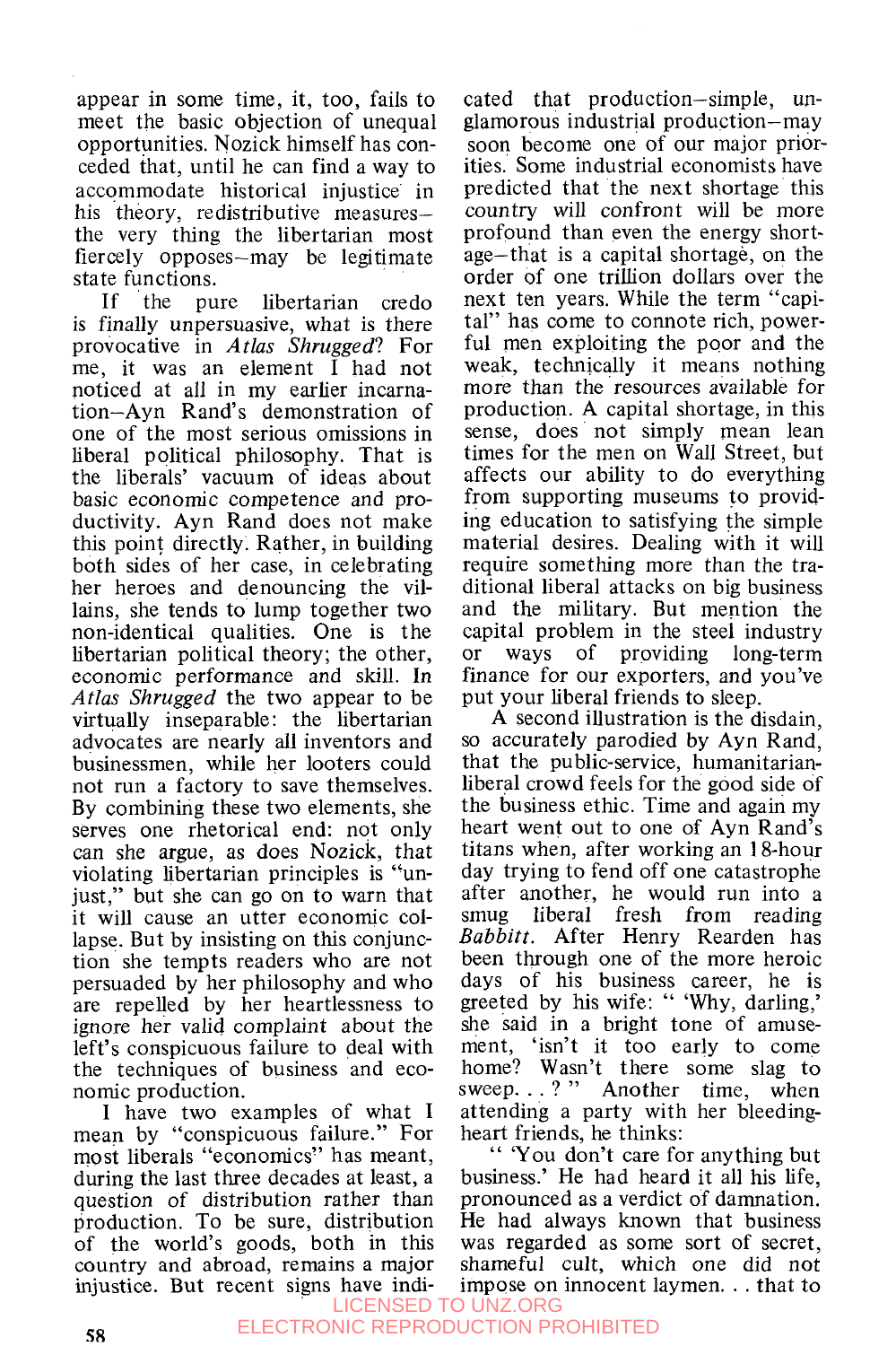talk shop was an offense against higher sensibilities, that just as one washed machine grease off one's hands before coming home, so one was supposed to wash the stain of business off one's mind before entering a drawing room."

#### **The Joy** *of* **Work**

This hits close to home for anyone who has ever instinctively brushed off his clothes and thought, "there but<br>for the grace of God..." after encountering a friend in business. Ayn Rand's race of philosopher-kings is an imprecise portrait of the business world, to say the least, but inside all this overblown heroism there is a small reminder of a neglected point. It is that some people are in business for the joy, even the nobility, of bringing men and materials together, taking risks and staving off disasters, and finally producing something good that other people can use or enjoy. As the contemporary versions of the Two Cultures, government and business, gyre Earther apart, those of us on the "public service" side of the fence often forget that the man who invented the calculator, or simply found a more efficient way to manufacture it, feels proud and worthy for reasons other than the profit he's made. In the full flush of his contempt for the manipulative Harold-Geneen face of the business world, the liberal is also tempted to forget the equal contempt which the entrepreneur feels for the sniveling cowards of the "non-competitive," "non-productive" sector. Ayn Rand is absolutely on target in depicting the contrast between those who plunge themselves into the effort to make something *work,* be it a novel or a smelter, and those whose most fervent desire is to cover their tails. In a number of scenes which, though she may not have intended them as such, come off as sublime black comedy, she shows how the two types of people react to catastrophes. When a blast furnace springs a leak, you see all the entrepreneurs stripping off their

jackets and charging into action to plug the hole. Taggart and Rearden work through the night at their desks trying to meet their next deadline.<br>Meanwhile, another catastrophe  $Meanwhile$  , looms, as a series of foul-ups means that a crammed passenger train will be sent on a course that will certainly kill everyone aboard. Taggart and Rearden are unaware of this impending disaster, and the public service types rise, in true form, to the challenge. They rush around in a desperate race against the clock-not to save the people, but to get the right memos on the record so that, after the catastrophe takes place, the investigating committee will not be able to blame them.

After a few scenes like this, you can begin to understand the businessman, understand why he hates the civil servants in their risk-free world. If the grotesquely archetypical figure of Ayn Rand's world is the industrialist sneering at the inferior, starving masses, his equally grotesque counterpart.on the left is the New YorkCity bureaucrat who lives in a rent-controlled apartment, berates the landlord for letting the building fall apart, and, sitting in his vaguely-defined job, imagining that he is still fighting the battles of the '30s, feels vastly superior to the businessmen, because he can conceive of no motive for them other than vulgar acquisitiveness and cannot understand the joy some of them feel in what they have created.

Ayn Rand has no heart for those who stumble, and a good part of the left has no heart for those whose accomplishments happen to earn them a profit, rather than being foundationsupported. The usual conclusion to a case such as this is a plea for mutual understanding, but the brutal reality is something different. For the immediate future, the burden is on the liberals. With our capital shortages and our economic emergencies, the most urgent need is to create a climate that will encourage productive entrepreneurs. This is a major departure for those of us chilled by Ayn Rand, but a necessary one.

The Washington Monthly/May 1976 **ICENSED TO UNZ.ORG**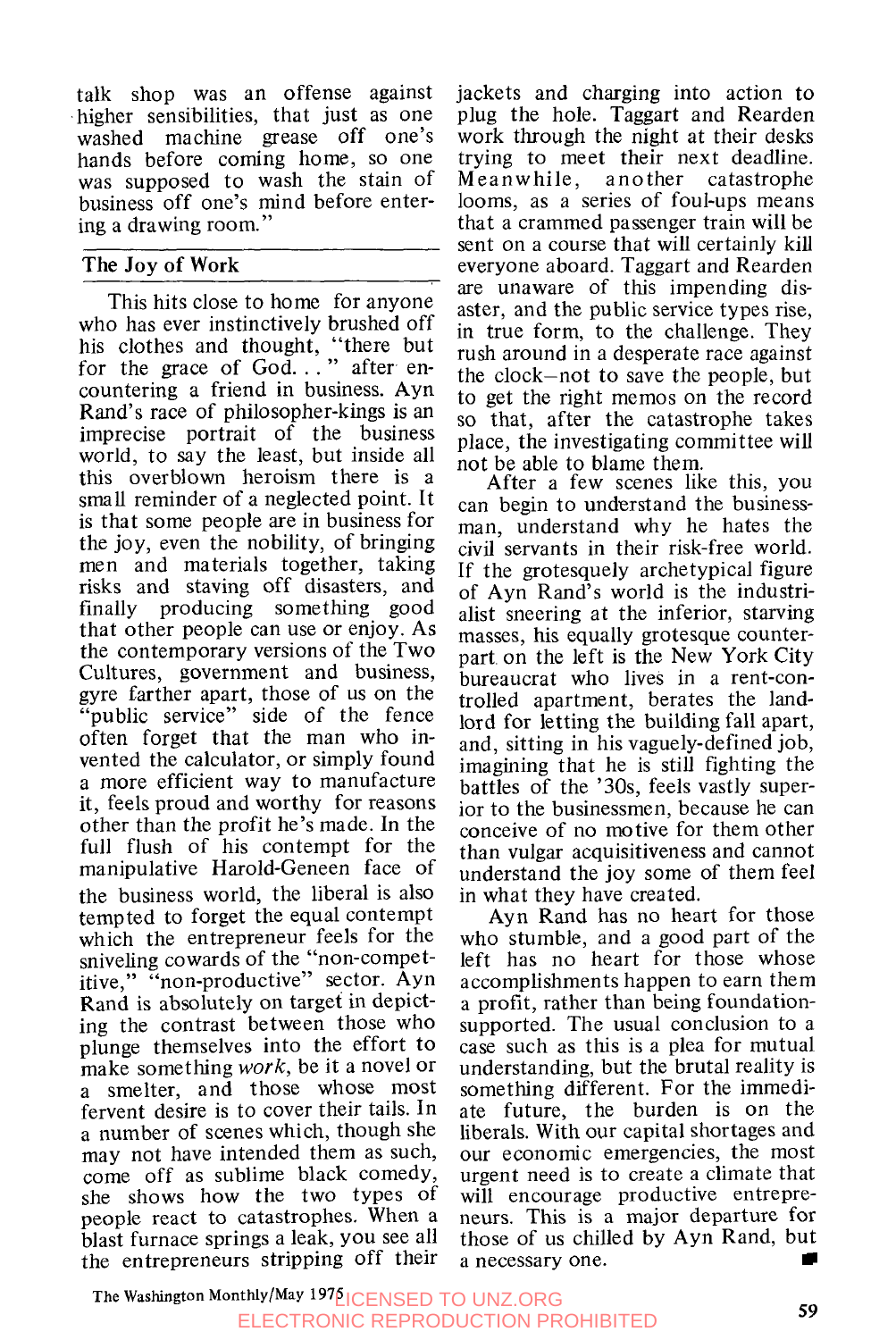## political<br>iook ote:

*Public affairs books to be published in May.* 

**The Alaska Pipeline: The Politics of Oil and Native Land Claims.** Mary Clay Berry. Indiana Univ., \$10.95.

,-

**American Public Administration: Past, Present, Future.** Frederick C. Mosher, ed. Univ. of Alabama, \$10/3.50.

**The Anxious Economy.** Ezra Solomon. W.H. Freeman, \$6.95. Originally prepared as part of Stanford University's alumnieducation program, this is a clearly written, comprehensive, sensible survey of the economic system and its current disorders.

**Bank Management and Portfolio Behavior.**  Donald D. Hester, James L. Pierce. Yale Univ., \$20.

**Bellevue: A Documentary of a Large Metropolitan Hospital.** Don Gold. Harper & Row, \$10.

**The Big Woods.** Ellis Lucia. Doubleday, \$12.95.

**Blue-Collar Aristocrats: Life Styles at** a **Working Class Tavern.** E.E. LeMasters. Univ. of Wisconsin, \$8.95.

**Breach of Faith: The Fall of President Nixon.** Theodore H. White. Atheneum, \$10.95. Teddy White, who was one of the last to awaken to the Watergate scandal-he had a two hour interview with Nixon on March 17, 1973 and did not ask a single question about it-has now produced what is not only his own best book but is also the best book yet written about Watergate. Most of the book is directed to examining why the "fall" occurred. The first chapter is an engrossing account of the last two weeks of the administration.

Here is his account of the role of Nixon's family: "Buchanan met.. . Saturday, in the solar-

ium of the White House, with the two daughters of the President and Bebe Rebozo. What they were seeking was one staff member, just one, to lead the President's guard to the last battle. Would Buchanan do it? They wanted to carry the fight right down to the Senate floor. Buchanan argued against-they had only one choice: either their father would be the first President of the United States to resign, or he would be the first President to be impeached and convicted. Which did they want? If they fought, Buchanan said, they would drag the whole party down with them; it simply wasn't right to take the country through this debate for another three or four months with no hope<br>for victory. The daughters disagreed. for victory. The daughters disagreed. Buchanan countered again: if we had known about this mess fifteen months ago, we could have gone to the nation, made a confession of it like the Bay of Pigs. But there had been a year of "ongoing deception." They insisted that Buchanan must lead the fight. Pat compromised-let **us** wait, wait just a few days, wait to see what the nation's reaction would be...

"By Tuesday. . . the President was moving toward the only conclusion possible, held back from it only by the family guard. Julie Nixon Eisenhower was its leader; now she insisted on an appointment with Haig for her husband, David Eisenhower, to press on Haig her father's plea. The President had lied to her, as well as to everyone else, but he was her father; and she could see in him not only his anguish but what she felt was his greatness. Haig listened, not commenting, recognizing that the only resistance left

"By Wednesday afternoon. . . the loyalty of his daughters and their husbands was the last genuine base of support he commanded. Deputized to receive them, Buchanan **lis-**

*60* LICENSED TO UNZ.ORG ELECTRONIC REPRODUCTION PROHIBITED